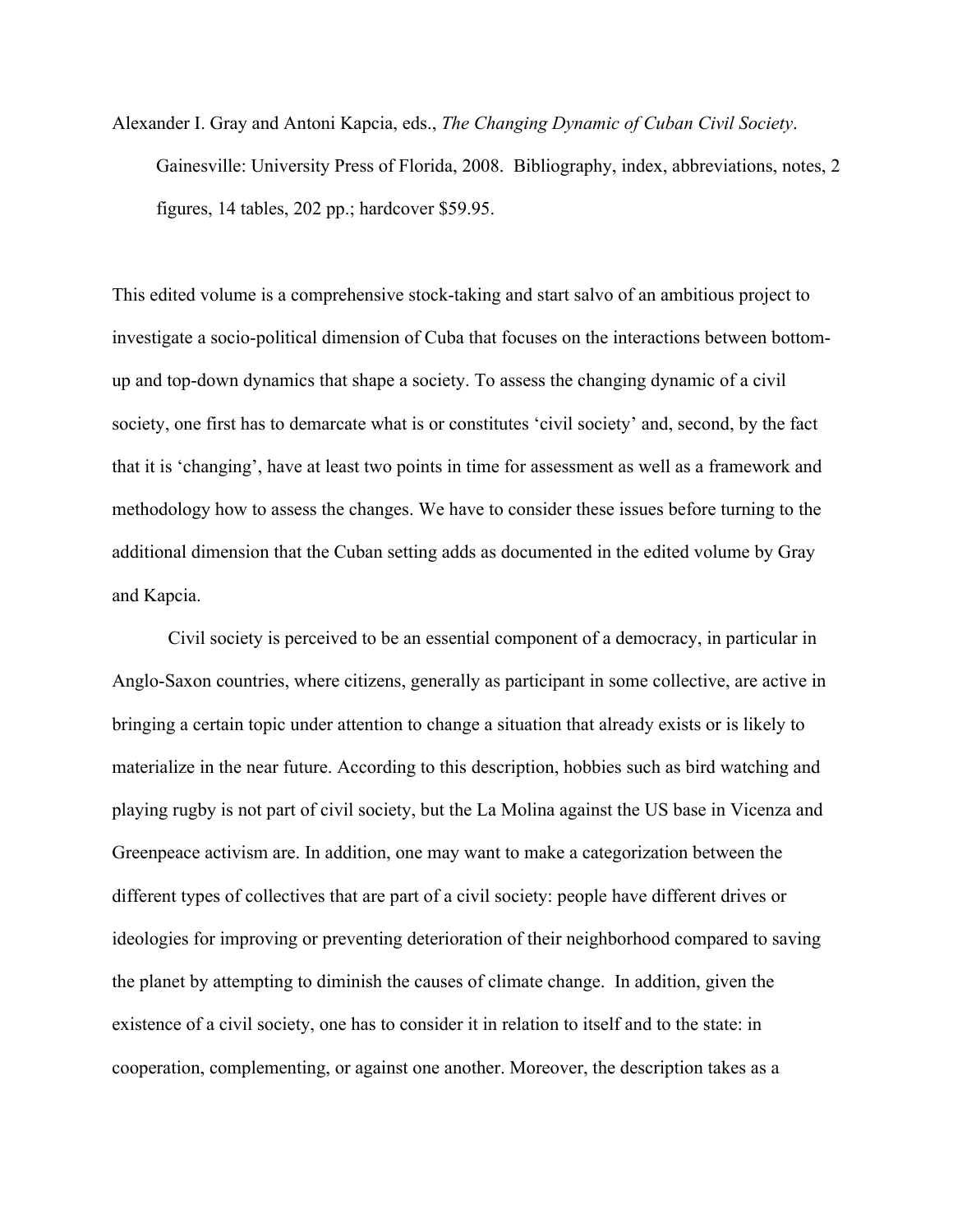premise that existence of a civil society is necessary, which is by no means an uncontested premise for at least three possible lines of thought: (1) if the government is really by and for the people as in a well-functioning democracy, then it would take decisions in the best interest of the people and therefore topical activism groups—and thereby also civil society—would be redundant, (2) a non-democratic government does not permit such spaces (power?) yet society keeps functioning and people are not defecting *en masse* through emigration, and, possibly related to item 2, (3) there is no history of citizen activism in society and therefore the people themselves do not perceive 'gaps' to be filled.

A simple method of determining change in a country's civil society is to count registered collectives, including their membership count, at times t0 and t1. However, such bean-counting does not reveal 'softer' tendencies of the climate in which such collectives operate. Other measures to take into account are, among others, if collectives are obstructed in their operations (if so, by whom), if they are effective in reaching their goals, and who is funding them. In addition, taking the aggregate of the collectives and measures, can one identify different 'levels' of civil society? That is, attribute indicative notions to the state of a civil society in a country, such as 'absent', 'discouraged', 'latent' or 'dormant', and 'active'; hence, be able to attribute different values to a civil society at those t0 and t1 so as to ascertain if a change has occurred. Given these parameters, the book takes a two-pronged approach: the introduction, conclusions and chapters 1 and 2 provide a theoretical setting and analysis, whereas chapters 3 to 7 report on fieldwork on the various dimensions on what constitutes—or *could* or *might* constitute—Cuban civil society.

The introduction provides a brief overview of the setting for assessing a (non-)existing Cuban civil society: 'time zero' as the pre-Special Period with the big six mass organizations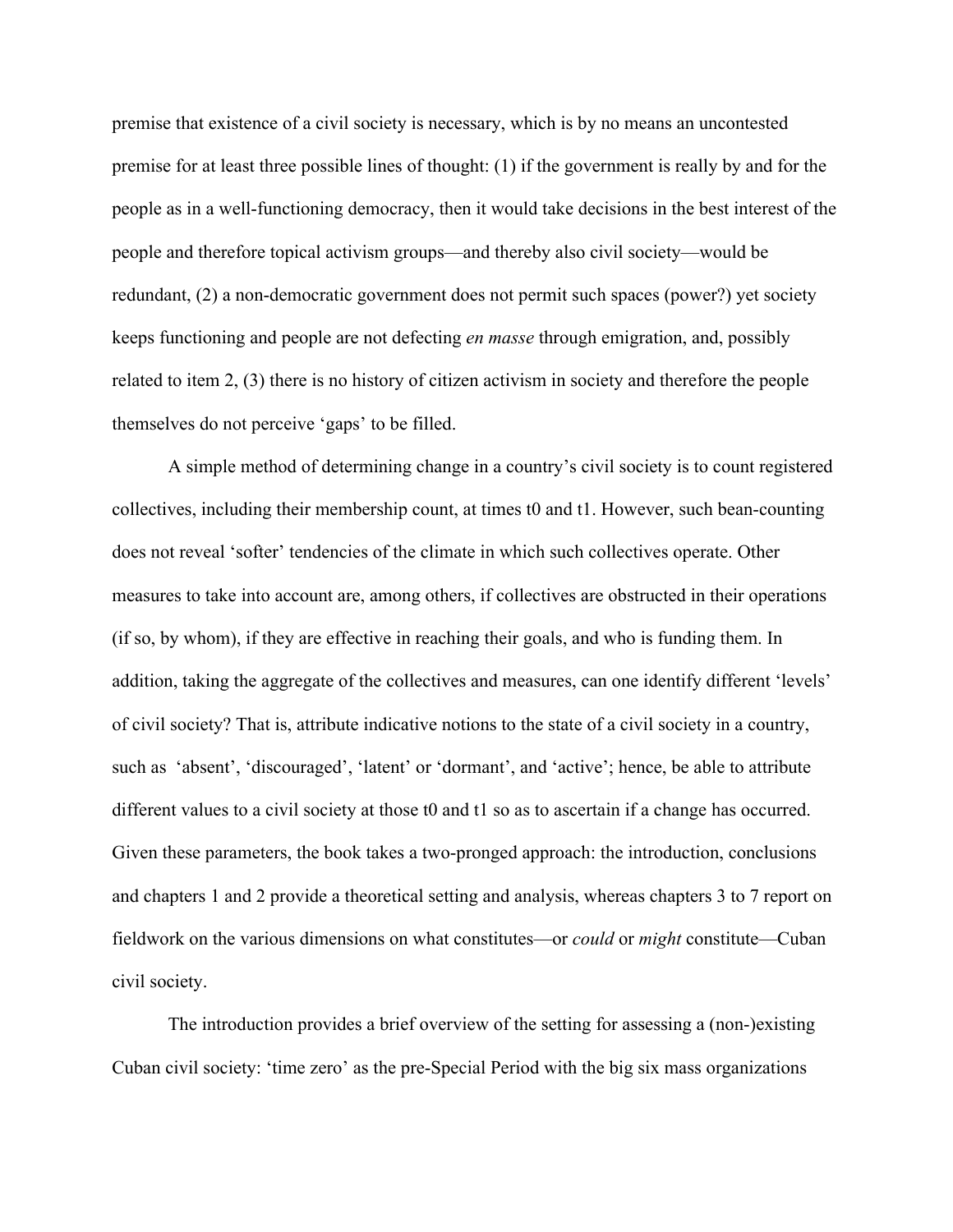that—without unambiguous justification—do not count fully toward civil society in the editors' views; 'time 1' during the Special Period that initiated emergence of a civil society—permitted by the state to some extent by giving Cubans more space for initiative as well as opening up to support from non-Cuban NGOs entering the country—which was a response to deal with the economic hardship in the 90s and the related diminishing role of the mass organizations; and 'time 2' being the recent years with the economic upturn and new international economic and political ties of Cuba with, among others, other Latin American countries, which, taking account the short time for reflection, tentatively seems to have a tendency to curtail NGO activities.

The first step of the analysis is provided in Chapter 1 by Antoni Kapcia on "The Nature of Cuban "Communism" and the Revolution's Political Culture" (20-40), which goes through 20<sup>th</sup> century history of Cuba. First, it provides argumentation why the Cuban system cannot be tarred with the same brush as Eastern European countries—e.g., starting from *Cuba libre* and sovereignty versus having communism imposed from outside—and, second, it provides insight in the internal political dynamics in governance concerning 'reinventing the revolution' several times over the past 50 years, e.g., leaning more toward the USSR and its autocratic top-down structure in the 70s and the back to basics in the late 80s. While this may be well-known to Cuba experts, it is a comprehensive, dense, overview for the non-expert. Chapter 2 by Michelle Marín-Dogan, on the other hand, is essential reading for any type of reader. The well-researched chapter gives a historical account about the Cuban debate about civil society and thereby is an important contribution not only to explain Cuba's reluctance of experimenting with civil society, but also because it touches on the wider scope of the two-edged sword of foreign NGO meddling in any society. It charts the range of arguments brought up by intellectuals, cultural figures, *politicos* of the party and official state responses, up to public debate (41) why a civil society is, or is not,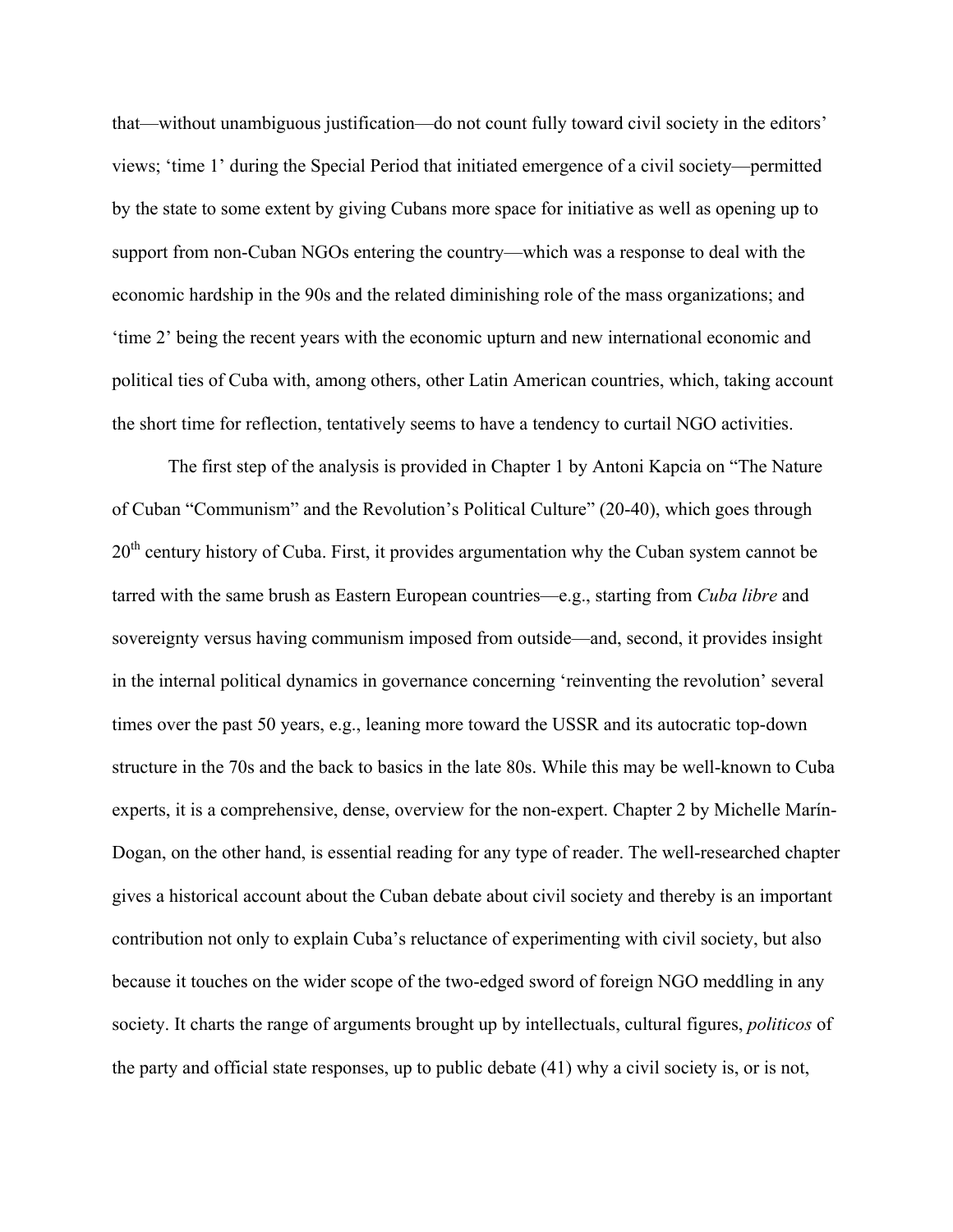compatible with the socialist project and on "the degree of ambiguity surrounding the term [civil society] itself" (41). One of the defining moments was Raul Castro's statement given at the Fifth Congress of the PCC in 1996: "For us, civil society is not that to which the U.S. refers… Cuban socialist civil society is composed of our powerful mass organizations…as well as social organizations that group together, among others, the veterans of the Revolution, economists, lawyers, journalists, artists and writers, and those NGOs that act within the law and do not try to undermine the economic, political, and social system that has been freely selected by our *pueblo* [and which] together with the Cuban state pursue the common objective of building socialism." (53-54). Thus, according to this version, there is space for civil society in cooperation with the socialist state—under *precisely* those terms. However, as the experiences described in other chapters demonstrate, neither most foreign NGOs nor other several authors (or their interviewees) contributing to the edited volume see it that way; in this light, chapters 3 to 7 are disconnected assessments to find the civil society needle in the socialist haystack.

Chapter 3 is the first case study from the economics angle by Francisco Domínguez. It is out of line in writing style compared to the sociologese of the other chapters, but is positively counterbalanced by the plentiful information on co-enterprising between state and foreign companies that is pervasive throughout the different economic sectors well beyond tourism and counting the highest amount of associations with Spain, Canada, and Italy (as of year 2000 statistics). However, overall, one is left with the taste that a thorough socio-economic analysis is yet to be conducted. For instance, it does not deal with the question *why* there are no lobby groups or sector-specific unions, but only raising the point that there *could be* very fertile ground for such developments. Chapter 6, on the other hand, assesses spheres of influence of religious groups. Christine Ayorinde discusses both the historical reluctance of the, until 1992, atheist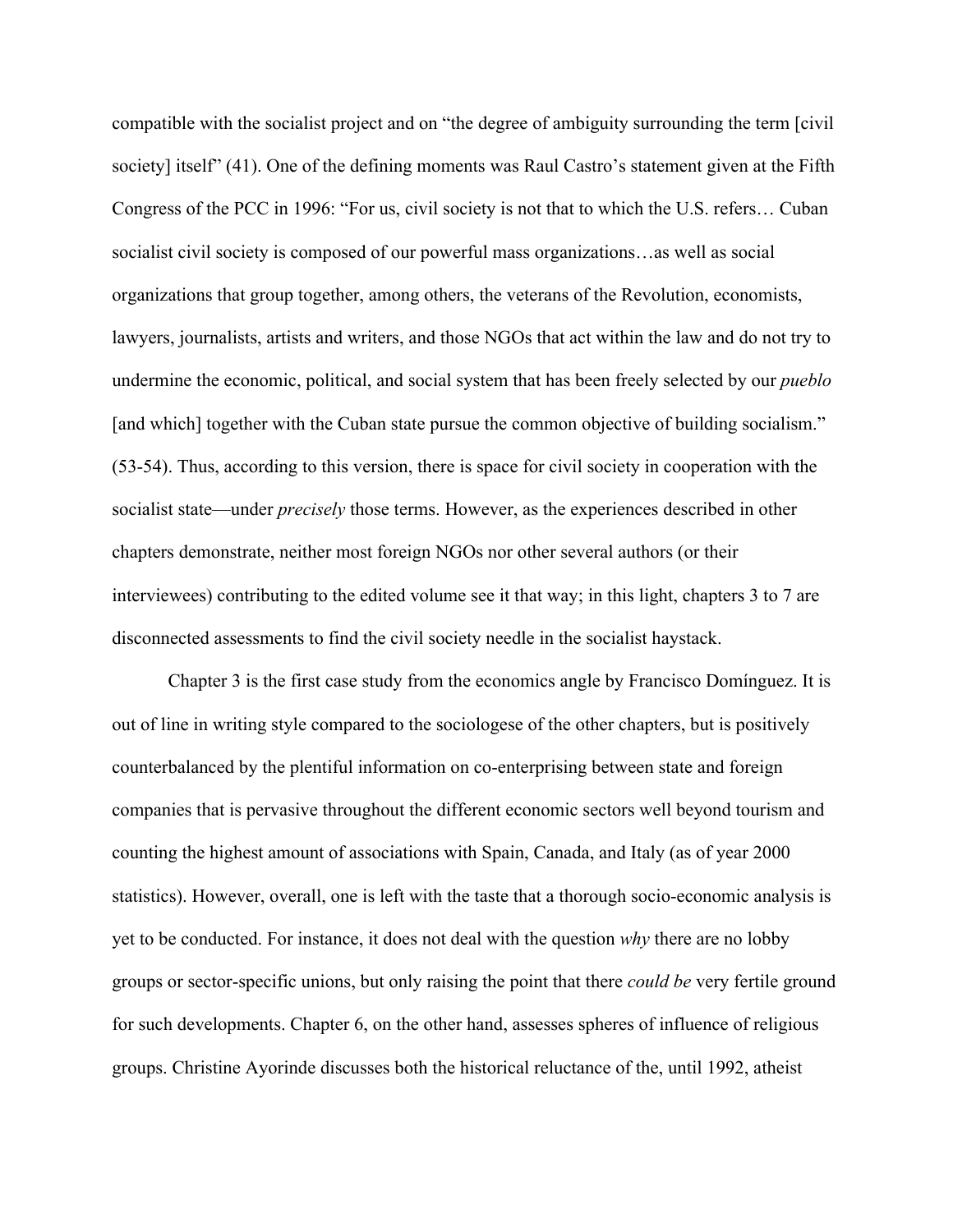state against religious groups—used as counterrevolutionary tool primarily by the U.S. in the early years after the Revolution—and the loosening by the, now constitutionally secular, state, in particular after the Pope's visit in 1998. However, the religious organizations are only allowed to operationalize the socialist component of their doctrine since the Special Period and as long as they do not violate Cuba's interpretation of the socialist civil society.

A personal experience perspective is given by Nino Pagliccia from the Canadian Volunteer Work Brigade (Chapter 5). This is a fascinating chapter when taken in conjunction with Alexander Gray's chapter that analyses personal perspectives and changes in procedures from the field from a range of civil society actors (Chapter 7). To couch the personal perspective in a theoretical framework, Pagliccia first discusses his "three-dimensional solidarity-charity space" with its axes charity, state-endorsed solidarity, and solidarity activism and resistance, concluding that "charity and solidarity (as resistance or state-endorsed) are mutually exclusive" (123), thereby adding an analysis dimension to Margalit's (1996) charity paradox. Pagliccia's, as well as the representative of Havana Ecopolis project's—Legambiente-funded, which is at the green-left spectrum of the Italian political arena—documented experiences of cooperation in Cuba have the component of *shared ideology*, whereas other representatives, such as from Save the Children UK, talk about *shared objectives* instead even when their Cuban collaborators assume shared ideology. Notably, the latter group of foreign NGOs report more difficulties about their experiences in Cuba. Moreover, the different perceptions from the Cuban and 'sharedobjectives' foreign NGOs seems like a recipe for break-up, or at least not sustainable in the long run, regardless the government's position on NGOs. One could even argue that these different perceptions justify the reluctance from the state to grant foreign NGOs more freedom to operate